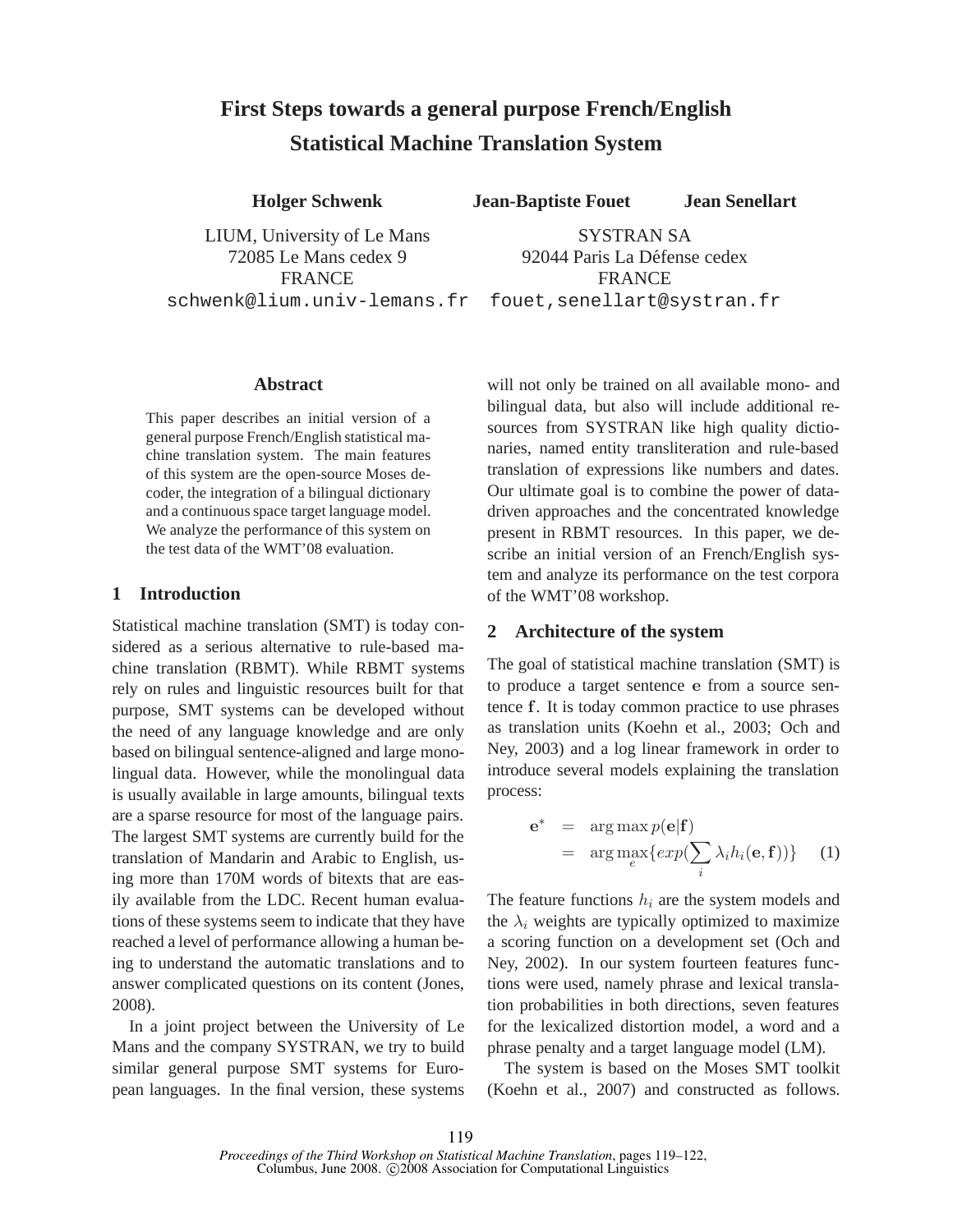First, Giza++ is used to perform word alignments in both directions. Second, phrases and lexical reorderings are extracted using the default settings of the Moses SMT toolkit. A 4-gram target LM is then constructed as detailed in section 2.2. The translation itself is performed in two passes: first, Moses is run and a 1000-best list is generated for each sentence. The parameters of Moses are tuned on devtest2006 for the Europarl task and nc-devtest2007 for the news task, using the cmert tool. These 1000-best lists are then rescored with a continuous space 5-gram LM and the weights of the feature functions are optimized again using the numerical optimization toolkit Condor (Berghen and Bersini, 2005). Note that this step operates only on the 1000-best lists, no re-decoding is performed. This basic architecture of the system is identical to the one used in the 2007 WMT evaluation(Schwenk, 2007a).

# **2.1 Translation model**

In the frame work of the 2008 WMT shared task, two parallel corpora were provided: the Europarl corpus (about 33M words) and the newscommentary corpus (about 1.2M words). It is known that the minutes of the debates of the European parliament use a particular jargon and these texts alone do not seem to be the appropriate to build a French/English SMT system for other texts. The more general news-commentary corpus is unfortunately rather small in size. Therefore, with the goal to build a general purpose system, we investigated whether more bilingual resources are available. Two corpora were identified: the proceedings of the Canadian parliament, also known as Hansard corpus (about 61M words), and data from the United nations (105M French and 89M English words). In the current version of our system only the Hansard bitexts are used.

In addition to these human generated bitexts, we investigated whether the translations of a high quality bilingual dictionary could be integrated into a SMT system. SYSTRAN provided this resource with more than 200 thousand entries, different forms of a verb or genres of an noun or adjective being counted as one entry. It is still an open research question how to best integrate a bilingual dictionary into a SMT system. At least two possibilities come

to mind: add the entries directly to the phrase table or add the words and their translations to the bitexts. With the first solution one can be sure that the entries are added like there are and that they won't suffer any deformation due to imperfect alignment of multi-word expressions. However, it is not obvious how to obtain the phrase translation and lexical probabilities for each new phrase. The second solution has the potential advantage that the dictionary words could improve the alignments of these words when they also appear in the other bitexts. The calculation of the various scores of the phrase table is simplified too, since we can use the standard phrase extraction procedure. However, one has to be aware that all the translations that appear only in the dictionary will be equally likely which certainly does not correspond to the reality. In future work will try to improve these estimates using monolingual data.

For now, we used about ten thousand verbs and hundred thousand nouns from the dictionary. For each verb, we generated all the conjugations in the past, present, future and conditional tense; and for each noun the singular and plural form were generated. In total this resulted in 512k "new sentences" in the bitexts.

## **2.2 Language model**

In comparison to bilingual texts which are needed for the translation model, it is much easier to find large quantities of monolingual data, in English as well as in French. In this work, the following resources were used for the language model:

- the monolingual parts of the Europarl, Hansard, UN and the news commentary corpus,
- the Gigaword corpus in French and English as provided by LDC (770M and 3261M words respectively),
- about 33M words of newspaper texts crawled from the WEB (French only)

Separate LMs were build on each data source with the SRI LM toolkit (Stolcke, 2002) and then linearly interpolated, optimizing the coefficients with an EM procedure. Note that we build two sets of LMs: a first set tuned on devtest2006, and a second one on nc-devtest2007. The perplexities of these LMs are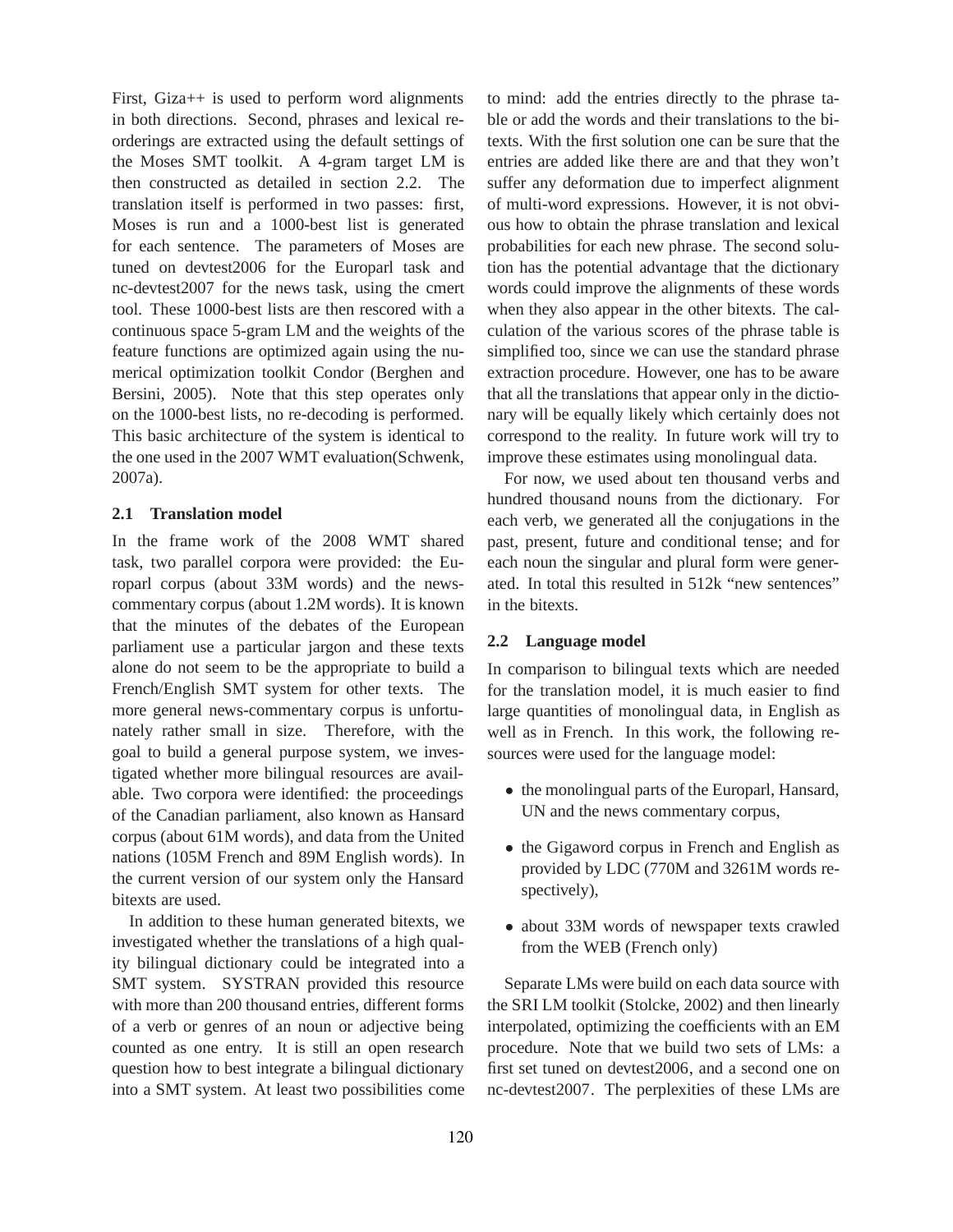|                             | French |            | English    |       |  |  |  |
|-----------------------------|--------|------------|------------|-------|--|--|--|
| Data                        |        | Eparl News | Eparl News |       |  |  |  |
| Back-off 4-gram LM:         |        |            |            |       |  |  |  |
| Eparl+news                  | 52.6   | 184.0      | 42.0       | 105.8 |  |  |  |
| A11                         | 50.0   | 136.1      | 39.7       | 85.4  |  |  |  |
| Continuous space 5-gram LM: |        |            |            |       |  |  |  |
|                             |        | 42.0 118.9 | 34.1       | 75.0  |  |  |  |

Table 1: Perplexities on devtest2006 (Europarl) and nc-devtest2007 (news commentary) for various LMs.

given in Table 1. We were not able to obtain significantly better results with 5-gram back-off LMs.

It can be clearly seen that the additional LM data, despite its considerable size, achieves only a small decrease in perplexity for the Europarl data. This task is so particular that other out-of-domain data does not seem to be very useful. The system optimized on the more general news-commentary task, however, seems to benefit from the additional monolingual resources. Note however, that the test data newstest2008 is not of the same type and we may have a mismatch between development and test data.

We also used a so-called continuous space language model (CSLM). The basic idea of this approach is to project the word indices onto a continuous space and to use a probability estimator operating on this space (Bengio et al., 2003). Since the resulting probability functions are smooth functions of the word representation, better generalization to unknown n-grams can be expected. A neural network can be used to simultaneously learn the projection of the words onto the continuous space and to estimate the n-gram probabilities. This is still a n-gram approach, but the LM probabilities are "interpolated" for any possible context of length  $n-1$ instead of backing-off to shorter contexts. This approach was successfully used in large vocabulary continuous speech recognition (Schwenk, 2007b) and in a phrase-based SMT systems (Schwenk et al., 2006; Déchelotte et al., 2007). Here, it is the first time trained on large amounts of data, more than 3G words for the English LM. This approach achieves an average perplexity reduction of almost 14% relative (see Table 1).

## **3 Experimental Evaluation**

The shared evaluation task of the third workshop on statistical machine translation features two different test sets: test2008 and newstest2008. The first one contains data from the European parliament of the same type than the provided training and development data. Therefore good generalization performance can be expected. The second test set, however, is news type data from unknown sources. Scanning some of the sentences after the evaluation seems to indicate that this data is more general than the provided news-commentary training and development data – it contains for instance financial and public health news.

Given the particular jargon of the European parliament, we decided to build two different systems, one rather general system tuned in nc-devtest2007 and an Europarl system tuned on devtest2006. Both systems use the tokenization proposed by the Moses SMT toolkit and the case was preserved in the translation and language model. Therefore, in contrast to the official BLEU scores, we report here case sensitive BLEU scores as calculated by the NIST tool.

#### **3.1 Europarl system**

The results of the Europarl system are summarized in Table 2. The translation model was trained on the Europarl and the news-commentary data, augmented by parts of the dictionary. The LM was trained on all the data, but the additional out-ofdomain data has probably little impact given the small improvements in perplexity (see Table 1).

|           | French/English |       | English/French |       |
|-----------|----------------|-------|----------------|-------|
| Model     | 2007           | 2008  | 2007           | 2008  |
| baseline  | 32.64          | 32.61 | 31.15          | 31.80 |
| base+CSLM | 32.98          | 33.08 | 31.63          | 32.37 |
| base+dict | 32.69          | 32.75 | 30.97          | 31.59 |
| $+CSLM$   | 33.11          | 33.13 | 31.54          | 32.34 |

Table 2: Case sensitive BLEU scores for the Europarl system (test data)

When translating from French to English the CSLM achieves a improvement of about 0.4 points BLEU. Adding the dictionary had no significant impact, probably due to the jargon of the parliament proceedings. For the opposite translation direction,